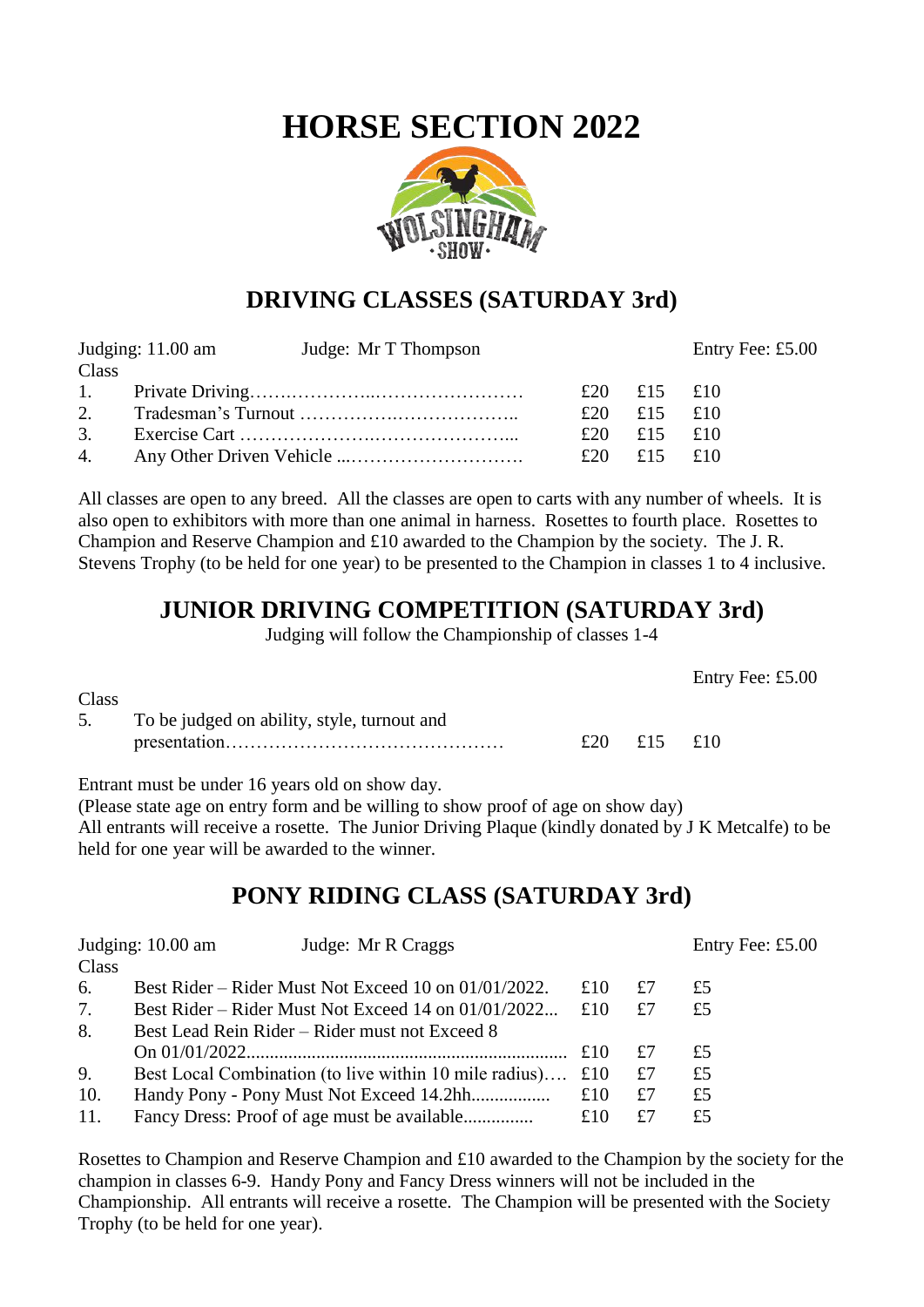#### **PRIZE WINNERS MUST PARADE TO RECEIVE PRIZE MONEY**

### **SIDE SADDLE (SATURDAY 3rd)**

|              | Judging: 11.00am         | Judge: Ms S Davies                                                                                                                                                                                                                                                                                                                                                                                                                                                                                                                                                                                                                                                                                                                                                                                                                                             | Entry Fee: 5.00   |
|--------------|--------------------------|----------------------------------------------------------------------------------------------------------------------------------------------------------------------------------------------------------------------------------------------------------------------------------------------------------------------------------------------------------------------------------------------------------------------------------------------------------------------------------------------------------------------------------------------------------------------------------------------------------------------------------------------------------------------------------------------------------------------------------------------------------------------------------------------------------------------------------------------------------------|-------------------|
| Class<br>12. |                          | Equitation Championship Qualifying Open<br>Open to Adults and Juniors. SSA Rosettes and Qualifying Points shall be awarded to Adults &<br>Juniors as 2 sections: the highest placed Adult & Junior Members will receive SSA rosettes to<br>3rd place, and Qualifying Points down each line. The highest placed Member under 14 on 1st<br>January of the current year will receive a rosette. Juniors must wear Hats to current Safety                                                                                                                                                                                                                                                                                                                                                                                                                          | £20<br>£15<br>£10 |
| 13.          | Standards or above.      | Open to horses and ponies 4 years old or over: conformation & manners will be taken into<br>consideration; horses/ponies will not be stripped. A Special rosette will be awarded to the<br>highest placed Adult and Junior Members of the SSA carrying their current Championship<br>Points Cards. The Highest placed coloured exhibit ridden by a competitor aged 16yrs or<br>over (who has not already qualified) receives a Special Rosette and qualifies for the Side<br>Saddle Final at the CHAPS Championship Show. Open to any type of exhibit. Riders/Owners<br>need not be a member or their exhibit registered with CHAPS at the time of qualification, but<br>in order to compete at the Championships, the Rider/Owner must be a showing member and<br>their horse/pony registered with CHAPS before entering the final. Lead Rein competitors are | £20<br>£15<br>£10 |
| 14.          | worn.                    | eligible for this class. Leaders must be correctly dressed<br>Open to horses and ponies 4 years old or over. Riders will be required to give a short show<br>including a small jump, maximum $61cm(2')$ . The height may be adjusted during the course of<br>the class at the Judge's discretion. The class shall be judged on the show, the manners of<br>horse/pony and its suitability for the rider. Conformation will not be considered. A Special<br>rosette will be awarded to the highest placed Adult and Junior Members of the SSA carrying<br>their current Championship Points Cards. Hats to current Safety Standard or above must be                                                                                                                                                                                                             | £20<br>£15<br>£10 |
| 15.          | do so at their own risk. | The sole criterion for this class is the elegance of the picture presented by horse and rider.<br>Attention may be paid to the rider's personal appearance but detailed inspection of rider or tack<br>is not required. Fancy dress or period costume is not permitted. Competitors are required to<br>walk, trot and canter. No individual show is required, but the Judge may ask groups of 3 or 4<br>riders to give short displays. A Special rosette will be awarded to the highest placed Adult and<br>Junior Members of the SSA carrying their current Championship Points Cards. N.B. Silk hats<br>are permitted to be worn by Adults IN THIS CLASS AT ANY TIME OF DAY. Juniors must<br>wear hats to current Safety standards or above for this class. Adult riders not wearing such hats                                                               | £20<br>£15<br>£10 |

Rosettes to fourth place. Rosettes to Champion and Reserve Champion with £10 awarded to the Champion by the society. The champion will be presented with The Side Saddle Trophy (to be kept for one year) donated by Miss J Boardman. We reserve the right to cancel any class if entries are low.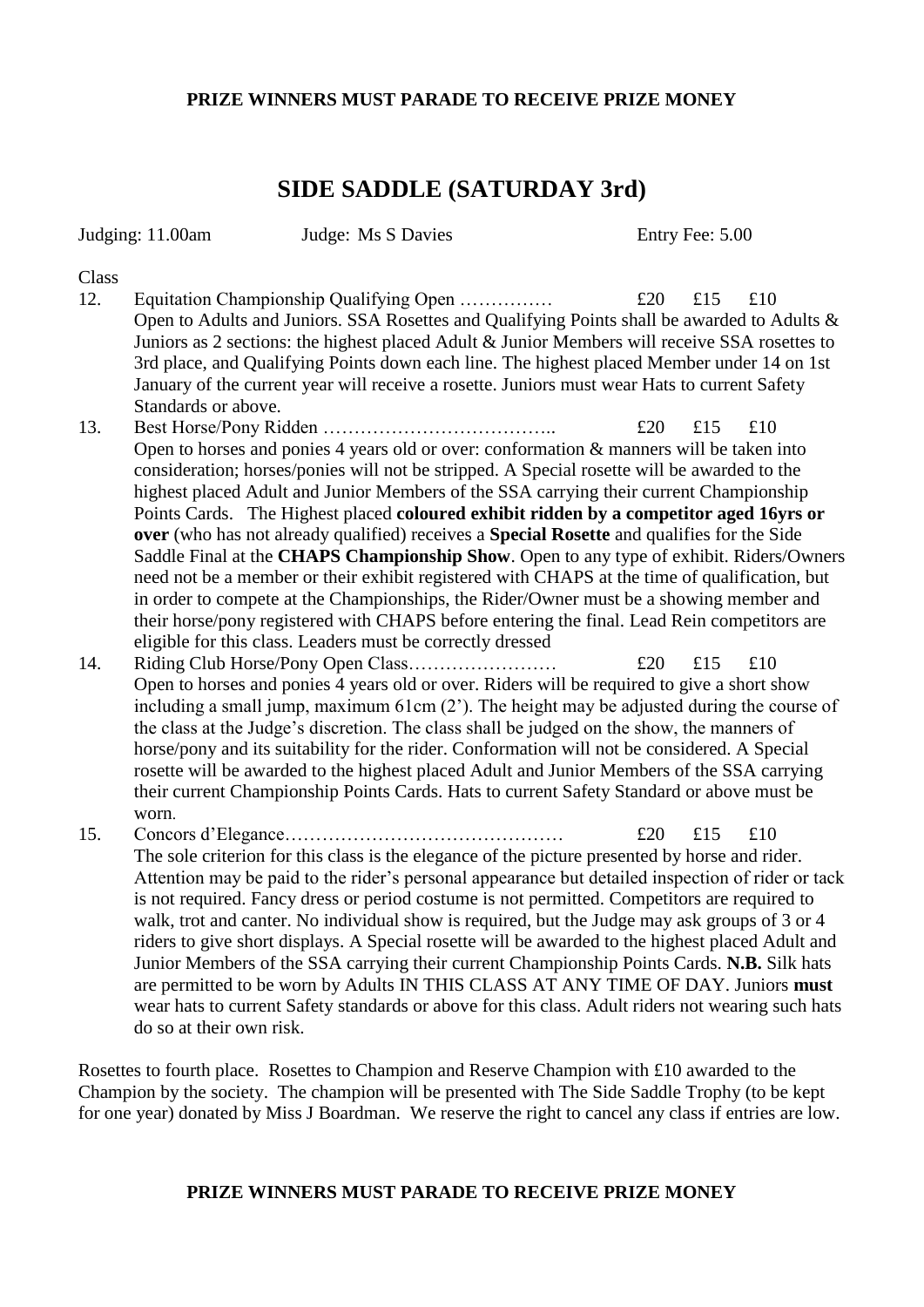## **COLOURED HORSES AND PONIES (SATURDAY 3rd)**

This show is affiliated to The Coloured Horse & Pony Society (UK). Affiliation No. ............. Both owner and the rider/exhibitor need not be a member of CHAPS (UK) nor must the horse or pony be registered with CHAPS (UK) to compete. However in order to Qualify both Owner and Rider/Exhibitor need to be a current showing member and present their valid Qualifier card IN THE RING for signing by the judge. Members to apply in writing to CHAPS (UK) for appropriate qualifier card. This Show is held after the championship show so is a 2023 qaulifier. The following classes are CHAPS (UK) Qualifiers 16-21. For full rulings and information on competition/qualification, please refer to the CHAPS (UK) Members' Handbook; or visit www.chapsuk.com for rulings. Only Skewbalds/Piebalds may compete these classes

| Judge: Ms P Hollings<br>Judging: 9.30 am |                              |                                                                                              |     | Entry Fee: £5.00 |     |
|------------------------------------------|------------------------------|----------------------------------------------------------------------------------------------|-----|------------------|-----|
| Class                                    |                              |                                                                                              |     |                  |     |
| 16.                                      | Any height any age no foals  | CHAPS Non-Native Open In Hand Qualifier                                                      | £20 | £15              | £10 |
| 17.                                      | Any height any age, no foals | CHAPS Native/Cob/Traditional Open in Hand Qualifier                                          | £20 | £15              | £10 |
| 18.                                      |                              | One two or three year olds, no foals                                                         | £20 | £15              | £10 |
| 19.                                      | Any height any type          | CHAPS Non-Native Open Ridden Qualifier                                                       | £20 | £15              | £10 |
| 20.                                      | Any height                   | CHAPS Native/Cob/ Traditional Open Ridden Qualifier                                          | £20 | £15              | £10 |
| 21.                                      |                              | CHAPS Veteran Class In Hand or Ridden: Exhibit must exceed                                   |     |                  |     |
|                                          |                              |                                                                                              | £20 | £15              | £10 |
| 22.                                      |                              | Colourings & Markings Class – Judged on 90% Markings                                         | £20 | £15              | £10 |
|                                          |                              | 10% Behaviour – This is not a CHAPS Affiliated Class<br>Open to Skewbald's & Piebald's only. | £20 | £15              | £10 |

Rosettes to Fourth place. Rosettes to Champion and Reserve Champion and £10 awarded to the Champions by the society. There will be separate Championships for In Hand and Ridden classes The M.A.V. Saddlery Shield (to be held for one year) kindly donated by M.A.V. Saddlery, Hope Street, Crook to be presented to the Champion Ridden Coloured Horse (classes 19-20). The R.W. Stobbs Trophy (to be held for one year) to be presented to the Champion Coloured In Hand Horse in classes (16-18) inclusive. Class 21 and Class 22 are not included in the Championship.

### **IN HAND & RIDDEN HUNTERS HORSE AND PONIES (SATURDAY 3rd )**

| Judging 9.00am   | Judge: Mrs R Eastwood |
|------------------|-----------------------|
| Entry Fee: £5.00 |                       |

#### **In Hand Classes**

| 23. | In Hand Mare of Gelding: Over 14.2hh  |     |             |  |
|-----|---------------------------------------|-----|-------------|--|
|     |                                       |     | £20 £15 £10 |  |
| 24. | In Hand Mare or Gelding: Under 14.2hh |     |             |  |
|     |                                       | f20 | £15 £10     |  |
| 25. |                                       | £20 | £15 £10     |  |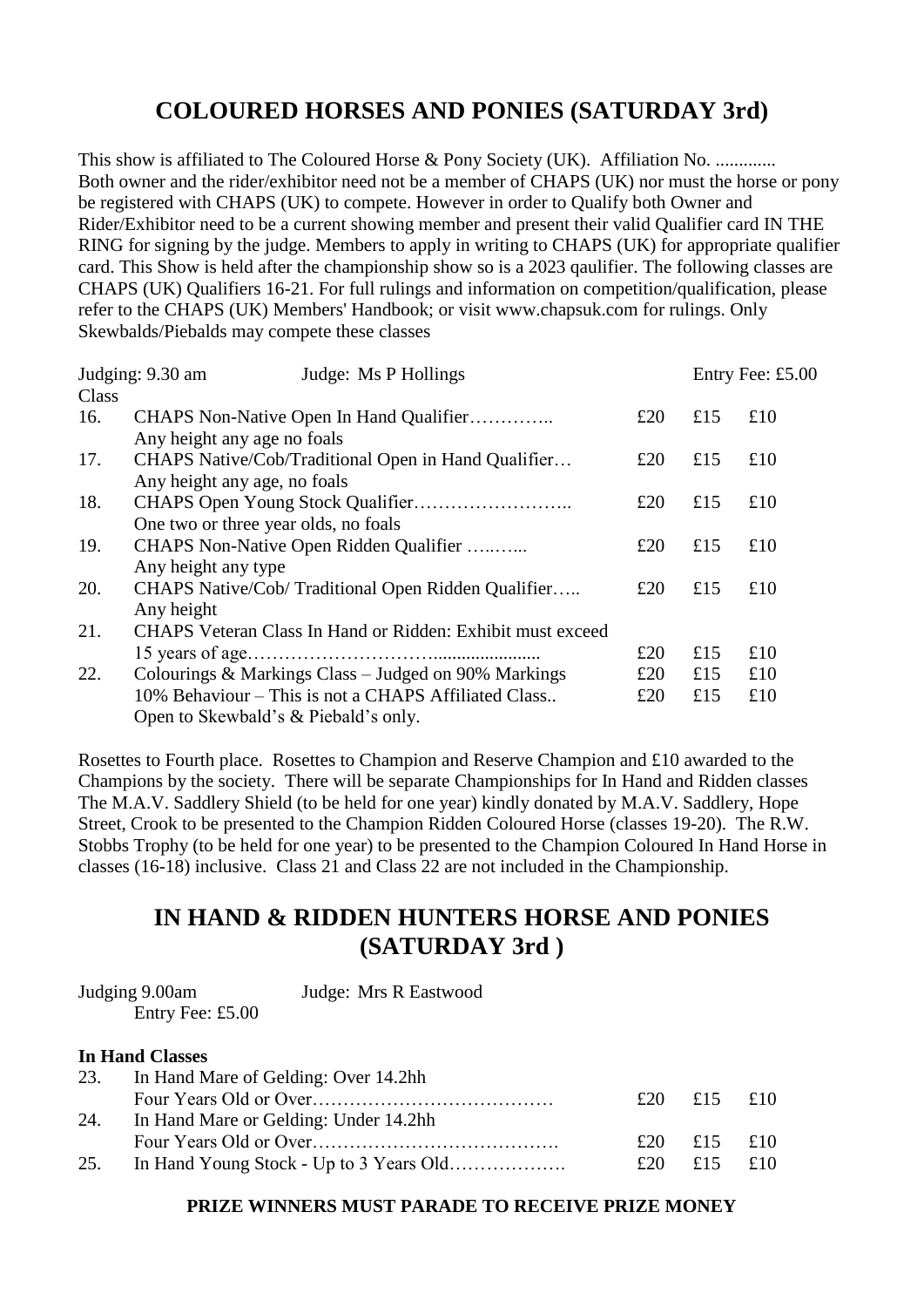| <b>Ridden Classes</b>                                  |                                        |             |  |
|--------------------------------------------------------|----------------------------------------|-------------|--|
| 26. Ridden Under Exhibition Under 15.2hh – open to all |                                        | £20 £15 £10 |  |
| 27. Ridden Under Exhibition Over 15.2hh – Open to all  | $\pounds 20$ $\pounds 15$ $\pounds 10$ |             |  |

Rosettes to Fourth place. Rosettes to Champion and Reserve Champion and £10 awarded to the Champion by the society. The Morris Wilson Trophy (to be held for one year) to be presented to the Champion in classes 23 to 27 inclusive.

### **WORKING HUNTERS (SATURDAY 3rd)**

| Judging: 9.00 am |                                     | Judge: Ms Elaine Lewis                                           |     | Entry Fee: £5.00 |     |
|------------------|-------------------------------------|------------------------------------------------------------------|-----|------------------|-----|
| Class            |                                     |                                                                  |     |                  |     |
| 28.              |                                     | Tiny Tots Working Hunter Pony – Under 7 Years of Age On Show Day |     |                  |     |
|                  |                                     |                                                                  |     | £15              | £10 |
| 29.              |                                     | Tots Working Hunter Pony - Under 10 Years of Age On Show Day     |     |                  |     |
|                  | Lead Rein Assistance Max Jump 30 cm |                                                                  | £20 | £15              | £10 |
| 30.              |                                     | Nursery Working Hunter Pony Under 12 Years Of Age On Show Day    |     |                  |     |
|                  |                                     | No Assistance Must Not Exceed 14hh Mas Jump 50cm                 | £20 | £15              | £10 |
| 31.              |                                     | Working Hunter Pony Open – Not to Exceed 15hh                    |     |                  |     |
|                  |                                     |                                                                  | £20 | £15              | £10 |
| 32.              |                                     | Novice Working Hunter Horse Novice Max Jump 85cm                 |     |                  |     |
|                  |                                     | Not To Have Won A First Class Working Hunter Class               | £20 | £15              | £10 |
| 33.              |                                     | Working Hunter Horse Open Max Jump 110 cm                        | £20 | £15              | £10 |

Jumps will contain water and other obstacles.

All entrants must be four years old or over and must be either mares or geldings. Rosettes to Fourth Place. Rosette to Champion and Reserve Champion, and £10 awarded to the Champion by the society. The Lowfield Trophy (to be held for one year) kindly donated by Mr. and Mrs. A. Moralee, of Lowfield Farm, Willington, to the Champion.

## **VETERAN HORSE SHOWING (SATURDAY 3rd )**

## **Veteran Horse Society – AREA QUALIFIER 2022**

First round qualifier for the Veteran Horse Society Supreme Final: Open to members and nonmembers. All competitors and grooms must adhere to VHS Rules in all circumstances. Failure to do so may result in immediate disqualification. **VHS Regional Final qualification**. All competitors placed 1<sup>st</sup> to 4<sup>th</sup> in each age category will qualify for the corresponding class at VHS Regional Finals. Members must carry their cards in the ring and have their showing card signed by the judge in the ring as proof of qualification. Non-members will receive a red qualification card which can be exchanged for signed showing card when applying for VHS membership. It is the competitors responsibility to present their Showing card to the judge. **Regional Finals are open to members only.** All competitors are eligible to enter open classes at the National Veteran Championships, No qualification or membership necessary. See VHS website for schedule.

For further information please visit the VHS website [www.veteran-horse-society.co.uk](http://www.veteran-horse-society.co.uk/) or telephone the VHS Show Office on 01239 881300 or 07789 514004.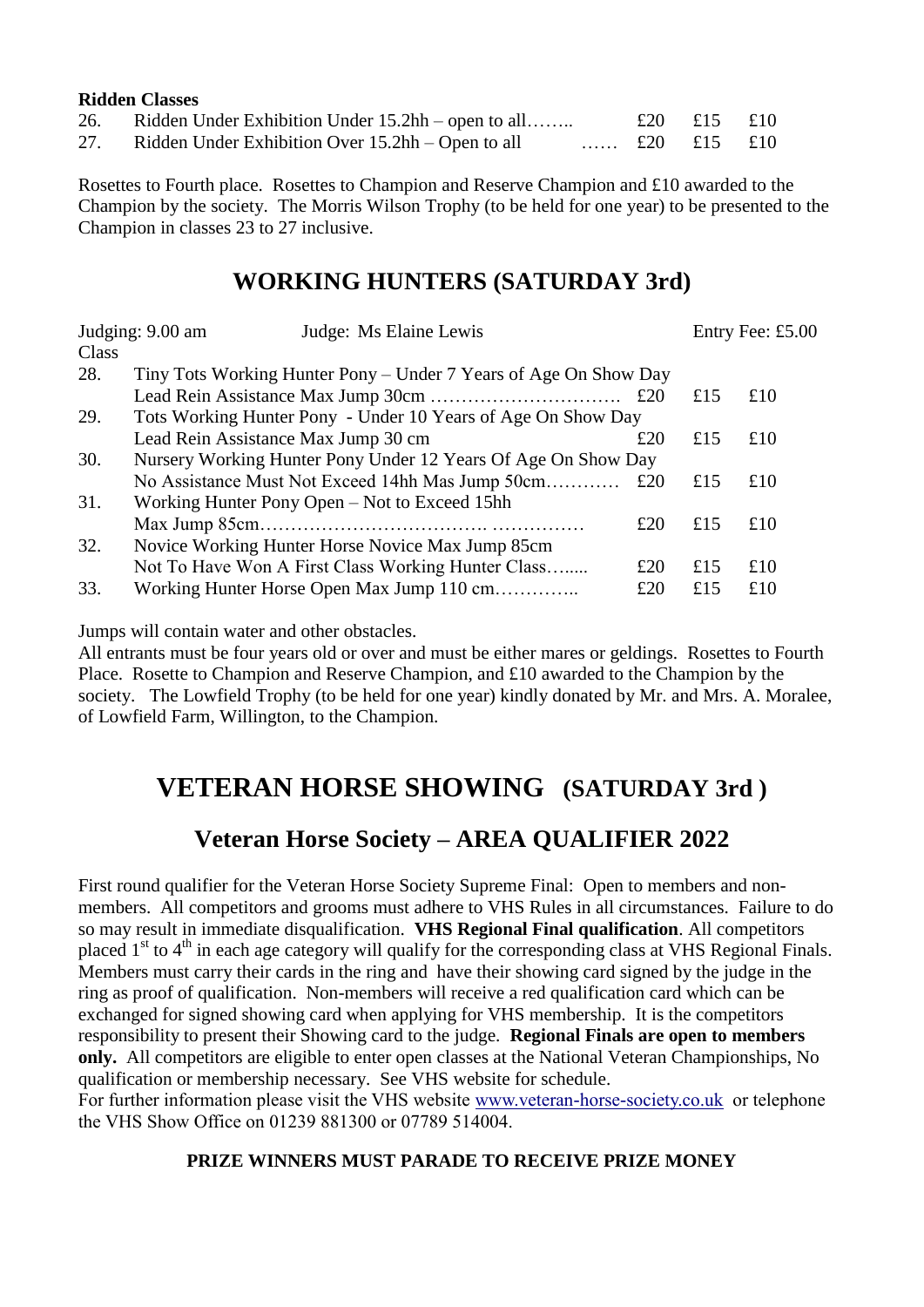|     | Judging : $11:30$<br>Judge:                                  | Entry Fee: £5.00 |     |
|-----|--------------------------------------------------------------|------------------|-----|
| 34. | To be run as one class but judged as separate age categories | $\pm 15$         | £10 |
|     | Diamond, Veteran and Pre Veteran                             |                  |     |
| 35. |                                                              | £15              | £10 |
|     | To be run as one class but judged as separate age categories |                  |     |
|     | Diamond, Veteran and Pre Veteran                             |                  |     |

Rosettes to Fourth place from the society. Rosettes to Champion and Reserve Champion and £10 awarded to the Champion by the society.

### **CLYDESDALE & HEAVY HORSES (SUNDAY 4th)**

Show Societies affiliated to the Clydesdale Horse Society (CHS) should run their Clydesdale Classes in accordance with the Society's rules and regulations.

| Judging 11.00am |                                     | Judge : Ms N Pargetter                                                                               |     |     | Entry Fee £5.00 |
|-----------------|-------------------------------------|------------------------------------------------------------------------------------------------------|-----|-----|-----------------|
| Class           |                                     |                                                                                                      |     |     |                 |
| 36.             |                                     | Mare (Clean/ Stinted) or Gelding 3Years Old or Over                                                  | £20 | £15 | £10             |
| 37.             |                                     |                                                                                                      | £20 | £15 | £10             |
| 38.             |                                     |                                                                                                      | £20 | £15 | £10             |
| 39.             |                                     |                                                                                                      | £20 | £15 | £10             |
| 40.             |                                     |                                                                                                      | £20 | £15 | £10             |
|                 | The Clydesdale Horse Society Shield |                                                                                                      |     |     |                 |
|                 |                                     | An engraved Shield is available for award at each affiliated show. This is to be awarded to the      |     |     |                 |
|                 |                                     | best yearling or two year old colt or filly (excluding Grade-ups and colts out of Grade-up Mares)    |     |     |                 |
|                 |                                     | registered or eligible for registration with the CHS exhibited by a current member of the CHS. A     |     |     |                 |
|                 |                                     | Rosette is also awarded. In its lifetime each animal may only win one Shield and so the judge        |     |     |                 |
|                 |                                     | must choose the best eligible animal from non-Shield winners.                                        |     |     |                 |
| 41.             |                                     |                                                                                                      |     | £15 | £10             |
|                 |                                     | Young Handlers must be aged 12 to 16 on the day of the qualifying show.                              |     |     | Handlers may    |
|                 |                                     | compete in any number of Young Handlers classes in any year / qualifying period, but they may        |     |     |                 |
|                 |                                     | only qualify once. If any handler placed in a class has already qualified in the period 1 May and up |     |     |                 |
|                 |                                     | to 30 April (see below) then the qualifying place must go down the line to the first available non-  |     |     |                 |
|                 | qualifier.                          |                                                                                                      |     |     |                 |
|                 |                                     |                                                                                                      |     |     |                 |
| 42.             |                                     | Open In Hand Class to Any Other Breed of Heavy Agricultural Horse –                                  |     |     |                 |
|                 |                                     | 3yrs old or over. This Class is held under Wolsingham Show rules and                                 |     |     |                 |
|                 |                                     | not affiliated or endorsed by the Clydesdale Horse Society £20                                       |     | £15 | £10             |
| 43.             |                                     |                                                                                                      |     | £15 | £10             |
|                 |                                     | To be judged 50% Ride and Manners and 50% Type and Confirmation                                      |     |     |                 |
| 44.             |                                     |                                                                                                      |     | £15 | £10             |
|                 |                                     | To be judged 50% Ride and Manners and 50% Type and Confirmation                                      |     |     |                 |

The judge will not ride the ridden classes. First and Second Prize winners in classes 43 and 44 will be judged for the Champion Ridden Heavy Horse and awarded the Ridden Heavy Horse Trophy. And the Winner of Class 43 will be awarded the Flying Feathers Trophy kindly donated by Emma Heywood. Rosettes to Fourth place. Rosettes to Champion and Reserve Champion in classes 36-41 and £10 awarded to the Champion by the society. A Trophy will be presented to the Champion in classes 36-41 by the show society.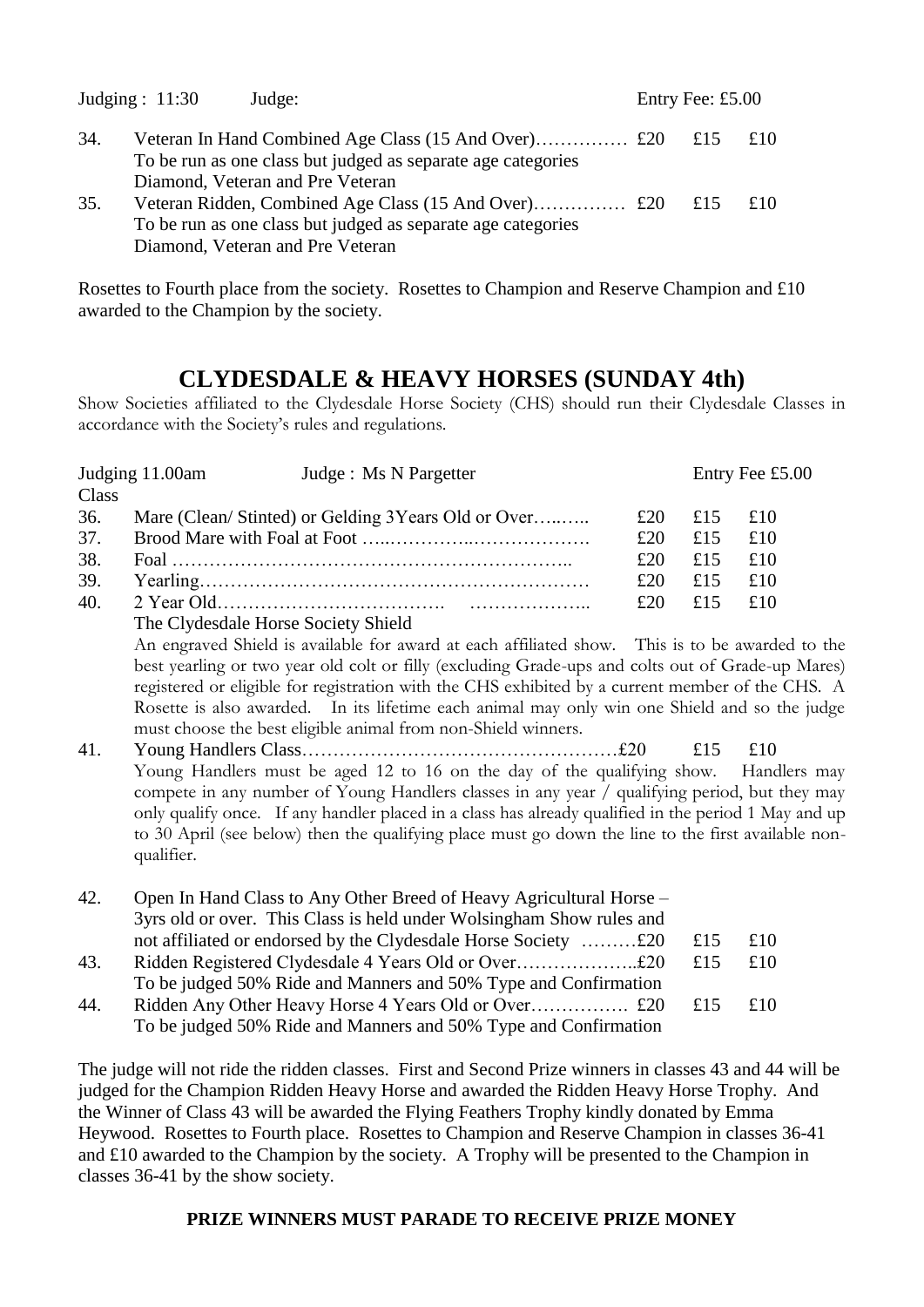## **REGISTERED DALES PONIES (SUNDAY 4 th)**

|       | Judging: 9.45am<br>Judge: Ms R Eastwood         |     |     | Entry Fee: £5.00 |  |
|-------|-------------------------------------------------|-----|-----|------------------|--|
| Class |                                                 |     |     |                  |  |
| 45.   |                                                 | £20 | £15 | £10              |  |
| 46.   |                                                 | £20 | £15 | £10              |  |
| 47.   |                                                 | £20 | £15 | £10              |  |
| 48.   |                                                 | £20 | £15 | £10              |  |
| 49.   |                                                 | £20 | £15 | £10              |  |
| 50.   |                                                 | £20 | £15 | £10              |  |
| 51.   |                                                 | £20 | £15 | £10              |  |
| 52.   | Ridden Under Exhibition: Four years old or over | £20 | £15 | £10              |  |

Rosettes to Fourth place. Rosettes to Champion and Reserve Champion and £10 awarded to the Champion by the society. The High Wiserley Cup (to be held for one year) to the winner of class the best gelding class. The W. Findlay (Jewellers, Bishop Auckland) Challenge Trophy (to be held for one year) kindly donated by Mr. & Mrs. J. T. Harrison, Wolsingham to be presented to the Champion in classes 46 to 52 inclusive. The Thompson Bros. Shield (to be held for one year) to be presented to the Best Yearling. The Brood Mare Trophy kindly donated by D Eccles will be presented to the winners of the brood mare class. A Special rosette offered by the Dales Pony Society will be awarded to the best registered Dales Pony shown by an exhibitor who produces a current membership card in the ring.

## **REGISTERED STANDARD SHETLAND PONIES (SUNDAY 4 th)**

|       | Judging: 9.45 am<br>Judge: Ms E Headley           |     | Entry Fee: $£5.00$ |     |  |
|-------|---------------------------------------------------|-----|--------------------|-----|--|
| Class |                                                   |     |                    |     |  |
| 53.   |                                                   | £20 | £15                | £10 |  |
| 54.   |                                                   | £20 | £15                | £10 |  |
| 55.   |                                                   | £20 | £15                | £10 |  |
| 56.   |                                                   | £20 | £15                | £10 |  |
| 57.   |                                                   | £20 | £15                | £10 |  |
| 58.   | Two or Three year old : Filly, Colt or Gelding    | £20 | £15                | £10 |  |
| 59.   | Ridden Under Exhibition : Four years old and over | £20 | £15                | £10 |  |

Rosettes to Fourth place. Rosette to Champion and Reserve Champion and £10 awarded to the champion by the society. The Walker Hall Associates Challenge Trophy (to be held for one year) to be presented to the Champion Standard Shetland Pony. The Butterby Shetland Pony Challenge Trophy (to be held for one year) kindly donated by L. Hutchings, Croxdale, to be presented to the Junior Champion Shetland Pony (three years old and under). The Shetland Pony Stud Book Society Special Rosettes to Champion and Reserve, Junior Champion and Reserve, Best Foal.

## **REGISTERED MINIATURE SHETLAND PONIES (SUNDAY 4 th)**

| Class |  |  |
|-------|--|--|
|       |  |  |
|       |  |  |
|       |  |  |
|       |  |  |
|       |  |  |

Judge: As Above Entry Fee : £5.00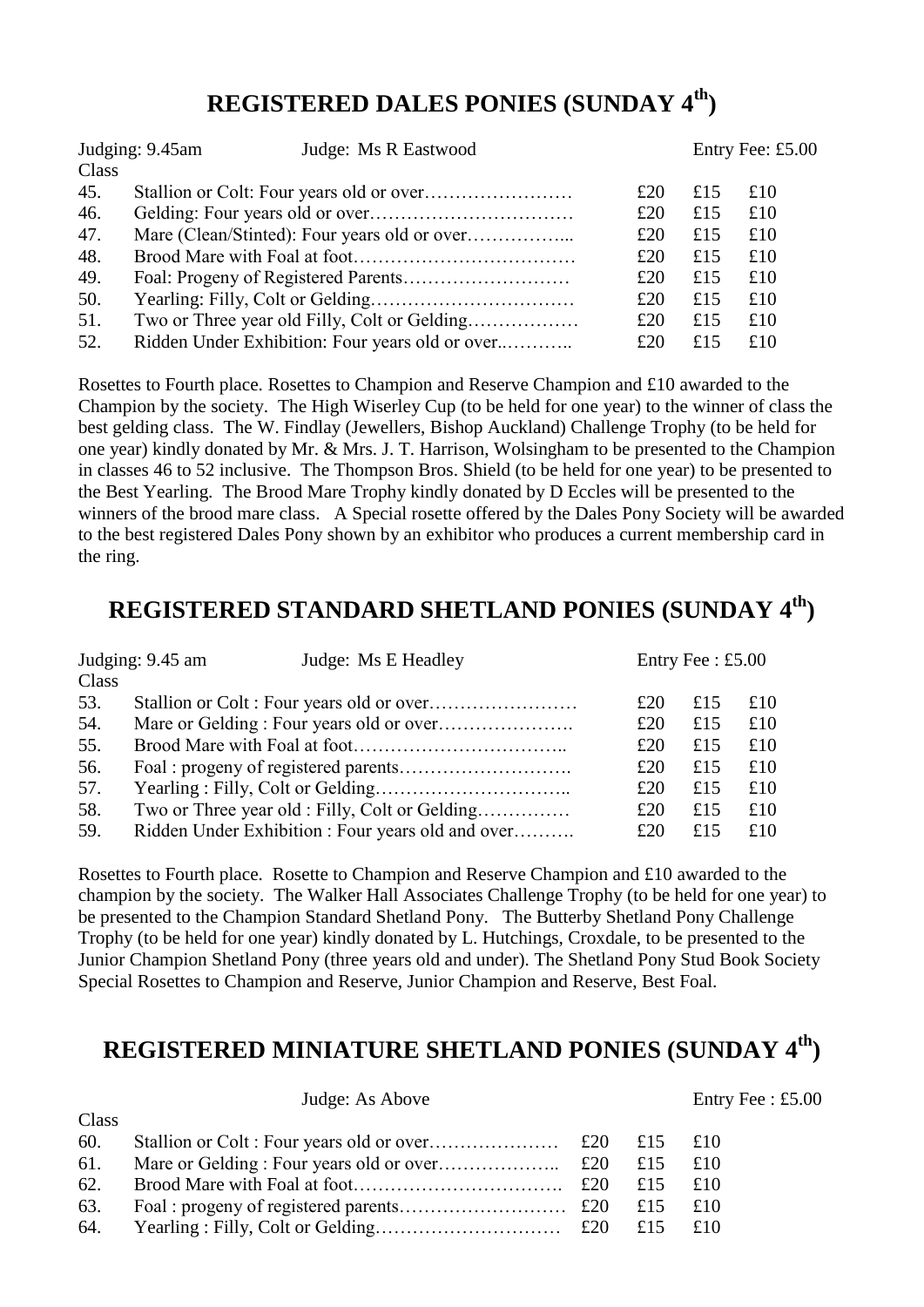Rosettes to Fourth place. Rosettes to Champion and Reserve Champion and £10 awarded to the Champion by the society. The West End Dental Practice Shield (to be held for one year) will be presented to the Champion Miniature Pony. The Robson Memorial plaque (to be held for one year) will be presented to the winner of class 60. The Scotch Isle Trophy is to be presented to the Champion Junior Miniature Shetland. The Shetland Pony Stud Book Society Special Rosettes to Champion and Reserve, Junior Champion and Reserve and Best Foal.

## **MOUNTAIN & MOORLAND (SUNDAY 4 th)**

| Judging: 9.30 am | Judge: Ms E Lewis | <b>Entry Fee:</b> |
|------------------|-------------------|-------------------|
| £5.00            |                   |                   |

Class

| 66. |                                                        |     | £15     | £10 |
|-----|--------------------------------------------------------|-----|---------|-----|
| 67. |                                                        | £20 | £15     | £10 |
| 68. | M & M Lead Rein – Children Not To Exceed 8 years £20   |     | £15     | £10 |
| 69. | M & M First Ridden Class – Children not to exceed      |     |         |     |
|     |                                                        |     | £15     | £10 |
| 70. | M & M Working Hunter: Rider Not To Exceed 14 years £20 |     | £15     | £10 |
| 71. | M & M Open Working Hunter (Fences 2ft 6")              | £20 | £15 £10 |     |

Ponies can be entered in both the lead rein and first ridden classes with different riders only and if both eligible for championship only one to come forward. Entrants entering lead rein class cannot go forward into first ridden. Working Hunter Classes will not be included in Championship. Rosettes to Fourth place. Rosette to Champion & Reserve Champion and £10 awarded to the Champion by the society. The Champion Dartmoor Pony will be presented with the Roecliffe Salver (to be held for one year), kindly donated by Mrs S D Cambage. The Wolsingham Society Trophy (to be held for one year) will be presented to the champion in classes 66-69. We reserve the right to cancel this section if entries are low.

## **REGISTERED FELL PONIES (SUNDAY 4 th )**

Judging : 10.00 a.m. Judge: Mr B Thorpe Entry Fee £5.00

| w<br>٠<br>٠<br>۰, |
|-------------------|
|-------------------|

| 72. |                                                             | £15 | £10 |
|-----|-------------------------------------------------------------|-----|-----|
| 73. | Mare (Clean/Stinted) or Gelding : Four years old or over£20 | £15 | £10 |
| 74. |                                                             | £15 | £10 |
| 75. |                                                             | £15 | £10 |
| 76. |                                                             | £15 | £10 |
| 77. |                                                             | £15 | £10 |
| 78. |                                                             | £15 | £10 |

Rosette to Fourth place. Rosette to Champion and Reserve Champion and £10 awarded to the Champion by the society. A Challenge Trophy (to be held for one year) kindly donated by Mr. H. Jewitt, to the Champion Fell Pony, in classes 72 to 78 inclusive. The Rackwood Perpetual Challenge Cup for the Best Fell Pony Foal (class 75). The Fell Pony Society Rosette will be presented to the In Hand Champion.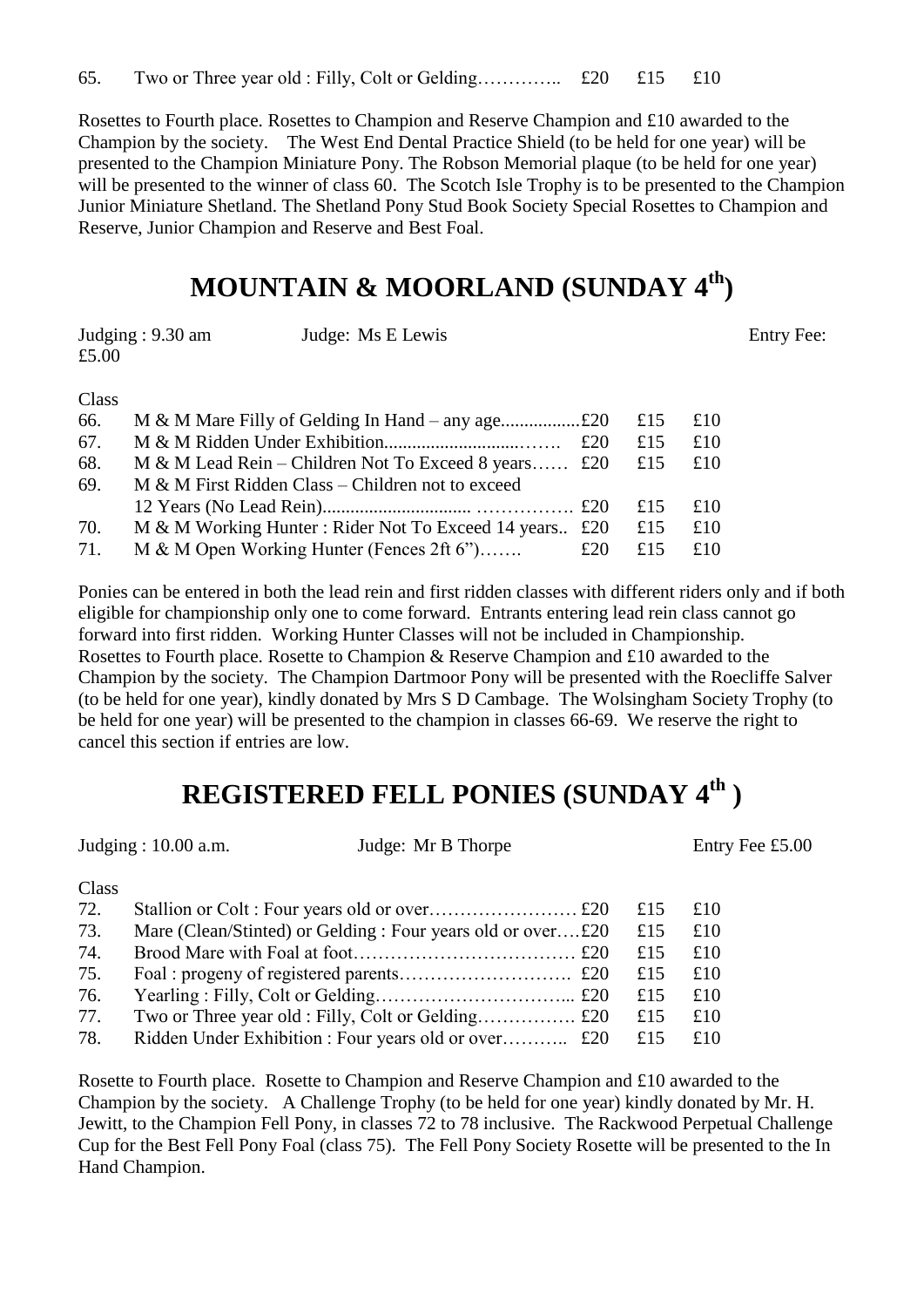#### **PRIZE WINNERS MUST PARADE TO RECEIVE PRIZE MONEY**

## **REGISTERED WELSH PONIES : SECTION A & B (SUNDAY 4 th ) AFFILIATED TO THE WPCS – BRONZE MEDAL SHOW**

Judging : 9.00 am. Judge : Entry Fee: £5.00 **Class** 79. Section A Stallion or Colt : Four years old or over……  $\text{\pounds}20$   $\text{\pounds}15$   $\text{\pounds}10$ 80. Section A Mare (Clean/Stinted) or Gelding : Four years old or over….……………………………………………… £20 £15 £10 81. Section A Mare with Foal at foot : Four years old or over... £20  $\pm 15$   $\pm 10$ 82. Foal, produce of mare in class 81, eligible for registration in Section A of the Society Stud Book……………………………….. £20 £15 £10 83. Section A Yearling : Filly, Colt or Gelding………………...£20 £15 £10 84. Section A Two or Three year old : Filly, Colt or Gelding...  $\text{\pounds}20 \quad \text{\pounds}15 \quad \text{\pounds}10$ Champion Of A Section Judged After Class 84 85. Section B Stallion or Colt: Four Years old or over……. £20 £15 £10 86. Section B Mare (Clean/Stinted) or Gelding : Four years old or over…………………………………………………. £20 £15 £10 87. Section B Mare with Foal at foot : Four years old or over... £20  $\pm 15$   $\pm 10$ 88. Foal, produce of mare in class 87, eligible for registration in Section B of the Society Stud Book…………………….. £20 £15 £10 89. Section B Yearling : Filly, Colt or Gelding…………………….. £20  $\text{£}15$   $\text{£}10$ 90. Section B Two or Three year old : Filly, Colt or Gelding..., £20  $\pm 15$   $\pm 10$ Champion of Section B Judged After Class 90 91 Section A or B Veteran In Hand Class: Veteran 19 Years Old Or Over. Stallions Mares or Geldings………………………£20 £15 £10 92. Section A or B : Ridden Under Exhibition : Four years old or over …………………………………………...………………… £20 £15 £10 **The WPCS Bronze Medal** will be awarded to the Champion or Reserve in the Section A and Section

B Championships respectively. Rosettes to Fourth place. Rosette to Champion and Reserve Champion, and £10 to be awarded to the Champion by the Society in Section A and Section B. The J.L. Moore Challenge Trophy (to be held for one year) kindly donated by J.L. Moore and Sons (Fruiterers), Darlington to the Champion Section A pony. The Flinor Stud Challenge Trophy (to be held for one year) kindly presented by A. Jopling, Barnard Castle, to be presented to the Champion Section B pony. Rosette to the Supreme In-hand Champion and Supreme In-hand Reserve Champion. The Talgoed Stud Perpetual Challenge Trophy, kindly donated by Mr. and Mrs. W.B. Davies, to be presented to the Supreme In-hand Champion Welsh Pony. A Society Trophy (to be held for one year)will be presented to the Best Welsh Pony Ridden Under Exhibition (Classes 92 and 105). The Hepplewood Trophy (to be held for one year only) kindly donated by Mrs. E. Coulter to be presented to the Best Yearling from classes 83 and 89.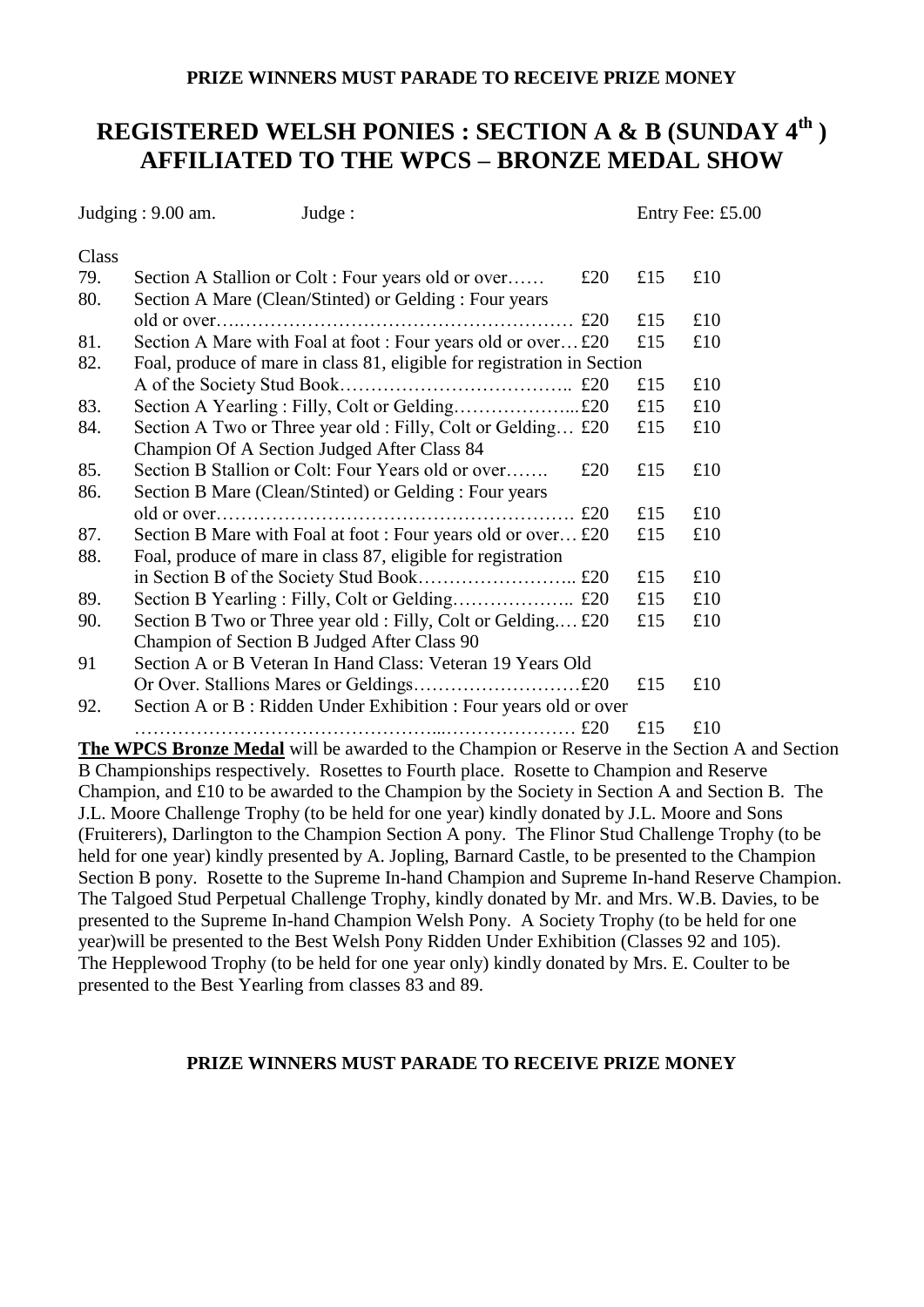## **REGISTERED WELSH PONIES : SECTION C & D (SUNDAY 4 th ) AFFILIATED TO THE WPCS – BRONZE MEDAL SHOW**

|       | Judging: 9.30am          | Judge: Ms A Robertson, Erdyl Stud                               |     |     | Entry Fee: £5.00 |
|-------|--------------------------|-----------------------------------------------------------------|-----|-----|------------------|
| Class |                          |                                                                 |     |     |                  |
| 92.   |                          | Section C Stallion or Colt : Four years old or over             | £20 | £15 | £10              |
| 93.   |                          | Section C Mare (Clean/Stinted) or Gelding: Four years           |     |     |                  |
|       |                          |                                                                 | £20 | £15 | £10              |
| 94.   |                          | Section C Mare With Foal At Foot: Four Years Old or Over £20    |     | £15 | £10              |
| 95.   |                          | Section C Foal : Eligable for registration in Section C         | £20 | £15 | £10              |
|       | Of the Society Stud Book |                                                                 |     |     |                  |
| 96.   |                          | Section C Yearling: Filly, Colt or Gelding                      | £20 | £15 | £10              |
| 97.   |                          | Section C Two or Three year old: Filly, Colt or Gelding         | £20 | £15 | £10              |
|       |                          | Champion of Section C To Be Judged After Class 97               |     |     |                  |
| 98.   |                          | Section D Stallion Or Colt: Four years old or over              | £20 | £15 | £10              |
| 99    |                          | Section D Mare (Clean/Stinted) or Gelding:                      |     |     |                  |
|       |                          |                                                                 | £20 | £15 | £10              |
| 100.  |                          | Section D Mare With Foal At Foot: Four Years Old Or Over£20     |     | £15 | £10              |
| 101.  |                          | Section D Foal : Eligible for registration in Section D         | £20 | £15 | £10              |
|       | Of the Society Stud Book |                                                                 |     |     |                  |
| 102.  |                          | Section D Yearling : Filly, Colt or Gelding                     | £20 | £15 | £10              |
| 103.  |                          | Section D Two or Three year old: Filly, Colt or Gelding         | £20 | £15 | £10              |
|       |                          | Champion Of Section D To Be Judged After Class 103              |     |     |                  |
| 104.  |                          | Section C or D Veteran In Hand Class, Veteran 19 Years and      |     |     |                  |
|       |                          |                                                                 |     | £15 | £10              |
| 105.  |                          | Section C or D Ridden Under Exhibition : Four years old or over |     |     |                  |
|       |                          |                                                                 |     | £15 | £10              |

**The WCPS Bronze Medal** will be awarded to the Champion or Reserve in the Section C and D Championship respectively. Rosettes to Fourth place.

Rosettes to Champion and Reserve Champion and £10 awarded to the Champion by the society in Section C and Section D

The Alexander Challenge Trophy (to be held for one year) kindly donated by G.P. Aldred, to be presented to the Champion C Pony.

The Deerness Trophy (to be held for one year) kindly donated by Mr. & Mrs. T. Gill, to be presented to the Champion D Pony.

The Waterhouses Trophy (to be held for one year) kindly donated by Mr. & Mrs T Gill, to be presented to the best C or D Yearling. (Classes 96 and 102)

Rosettes to Supreme In Hand Champion and Supreme In Hand Reserve Champion.

The Talgoed Stud Perpetual Challenge Trophy (to be held for one year) kindly donated by Mr. & Mrs. W. B. Davies, to be presented to the Supreme In Hand Champion Welsh Pony.

Rosettes to Champion and Reserve Champion, Ridden Under Exhibition.

A Society Trophy (to be held for one year) will be presented to the Best Welsh Pony ridden under exhibition (classes 92 and 105).